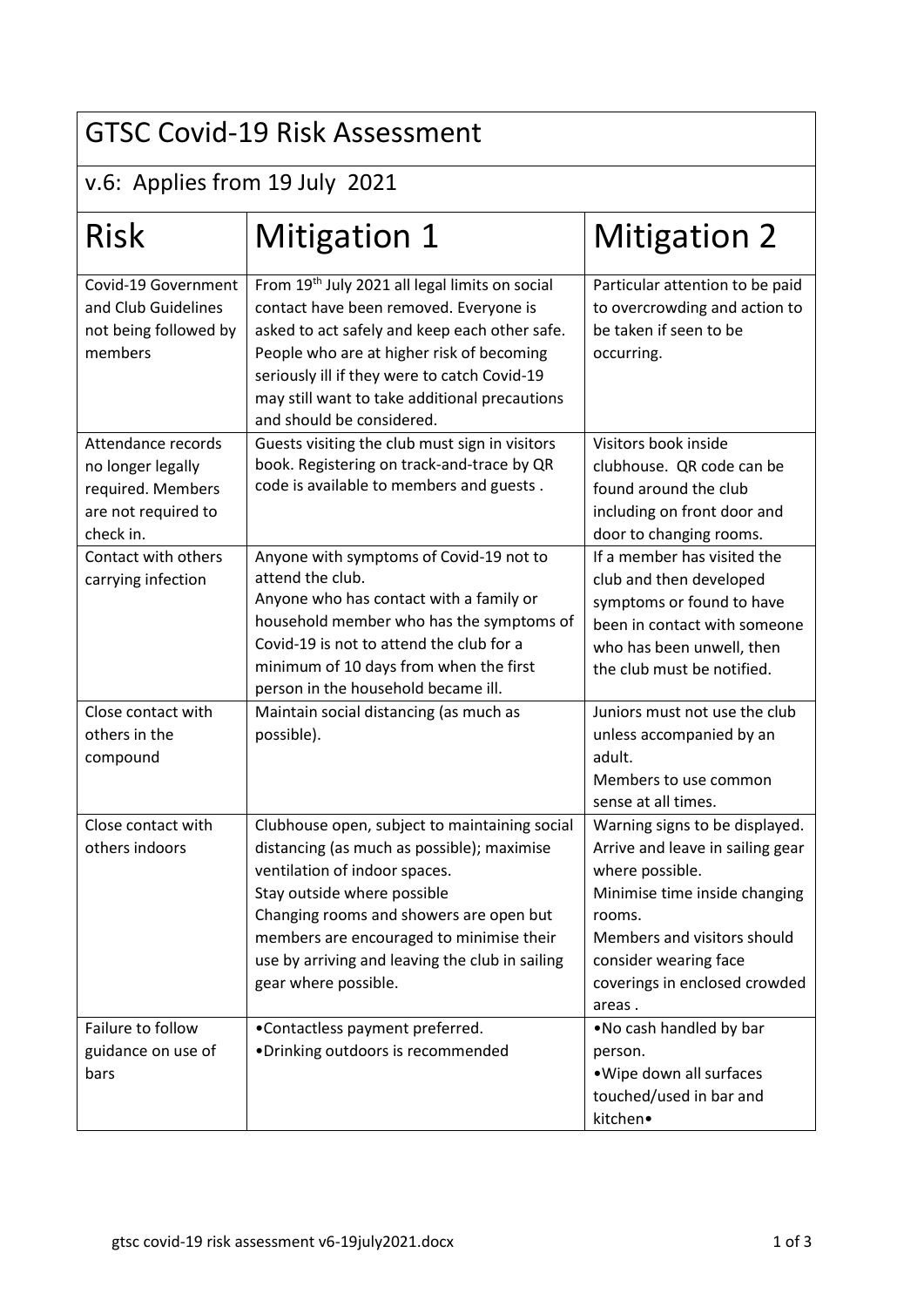| Contact with infected | People can become infected if they touch       | Provide soap and hand          |
|-----------------------|------------------------------------------------|--------------------------------|
| surfaces including    | infected surfaces and then touch their nose,   | sanitiser.                     |
| boats and equipment   | mouth, or eyes.                                |                                |
|                       | In most situations, the risk of infection from |                                |
|                       | touching a surface is low. The most reliable   |                                |
|                       | way to prevent infection from surfaces is to   |                                |
|                       | regularly wash hands or use hand sanitiser.    |                                |
| Changing, collecting  | No more than three people in sail loft.        |                                |
| sails from sail loft  |                                                |                                |
| Buoyancy aids etc     | Preferably bring your own. Club buoyancy       |                                |
|                       | aids /helmets/wetsuits to be cleaned before    |                                |
|                       | use.                                           |                                |
| Soap and Sanitizer    | Members to assume that no facilities have      | Members individually           |
|                       | been cleaned or sanitized                      | responsible for rigorous hand  |
|                       |                                                | washing, use of hand           |
|                       |                                                | sanitizers and for social      |
|                       |                                                | distancing                     |
| Contamination from    | 1. Club dinghies/kayaks/SUPs and equipment     | 1. Boat covers not being used  |
| club boats and SUPs   | to be washed down before use.                  | until end of season.           |
|                       | 2. Wash hands or use hand sanitiser before     | 2. Use trolley with same       |
|                       | and after using club craft.                    | number as boat.                |
|                       |                                                | 3.If other equipment or        |
|                       |                                                | trolleys need to be touched,   |
|                       |                                                | wash hands or use hand         |
|                       |                                                | sanitizer after touching.      |
| Use of club sails,    | Spars and foils to be left in each boat after  | Avoid touching other           |
| spars, etc            | use. Only use sails specifically numbered for  | equipment. Wash hands or       |
|                       | each dinghy.                                   | use hand sanitizer after       |
|                       |                                                | touching.                      |
| Launching and         | Maintain social distancing (as much as         | Wash hands after touching      |
| recovery              | possible);.                                    | others' boats.                 |
| Launching and         | Boats not to be left moored and unattended,    |                                |
| mooring               | to allow space for others to use the           |                                |
|                       | waterfront.                                    |                                |
| Safety boat           | Can be used by those authorised to do so.      | Consider conditions carefully. |
|                       | Safety boat will be manned only on days and    | Do not sail if conditions      |
|                       | times published (by email to members).         | approach the limits of your    |
|                       | Adults are responsible for their own safety.   | capability.                    |
|                       | Members sail at their own risk.                | Check your boat carefully      |
|                       |                                                | before going out.              |
| Safety boat           | Members to maintain social distancing (as      | Safety boat to be manned by    |
| launching, use and    | much as possible) when launching, using and    | one person or by people from   |
| recovery              | recovering safety boat.                        | a single household where       |
|                       | Boarding ladder to be used if sailors need to  | possible.                      |
|                       | board safety boat from water                   |                                |